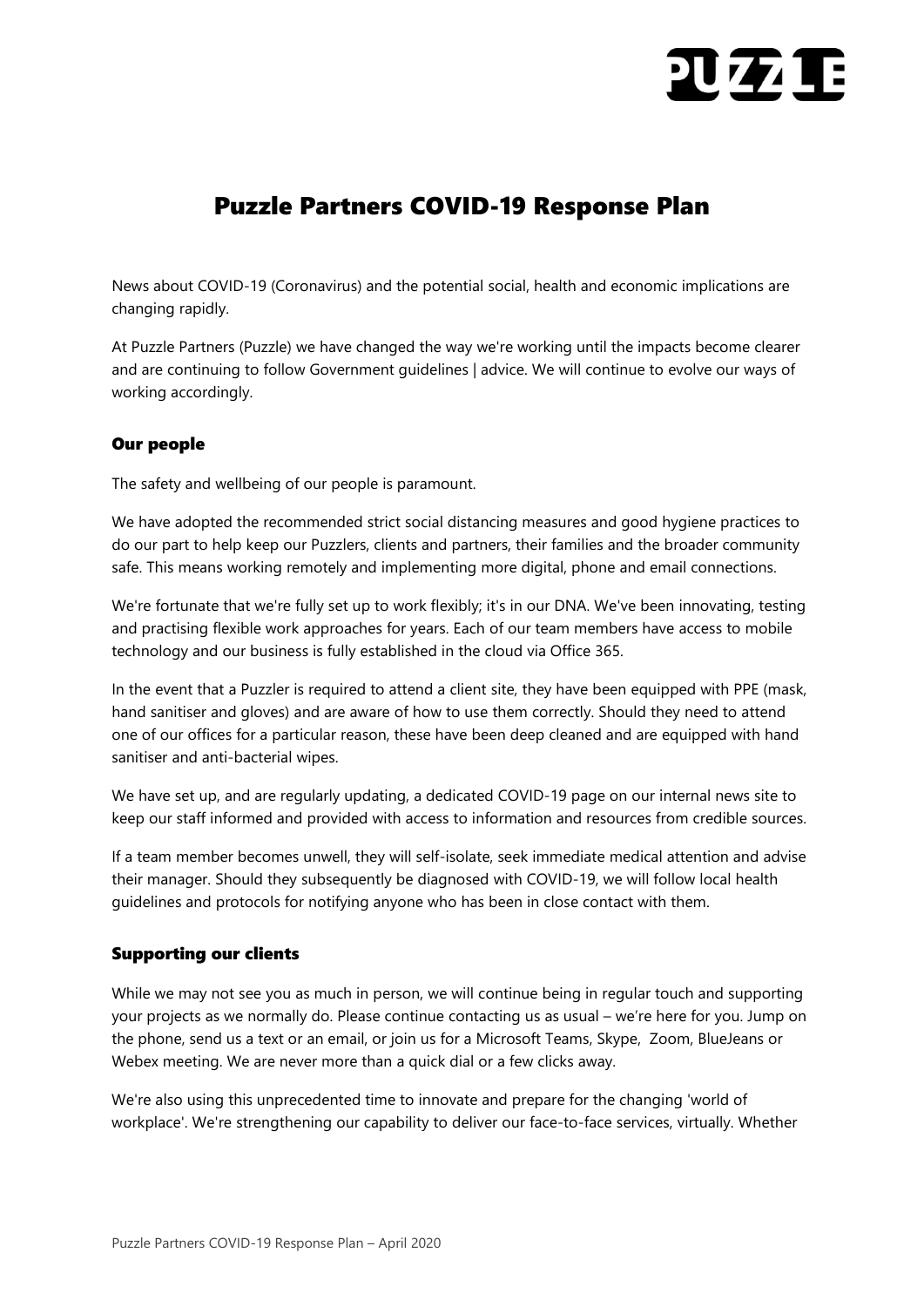# $\overline{\mathbf{U}}$

that's online classrooms, digital focus groups or virtual workspace tours. This agility, flexibility and expertise are the hallmarks of the Puzzle approach.

If we're working together on upcoming workshops or face-to-face sessions, we will be in touch to discuss how we can achieve the best outcomes while keeping everyone safe.

Every day we have a virtual team meeting. This is our opportunity to check-in on the serious business of client deliverables and ensure that we're on track and meeting our commitments to you.

These daily meetings are in addition to our regular fortnightly client leads meetings where we look ahead to review what's in the pipeline and ensure we have the right resources allocated & scheduled to deliver the required tasks.

We will continue to provide strong senior leadership for all of our projects and build a team of Puzzlers to deliver each stage or activity for a project. We are ensuring that we have a team of Puzzlers briefed and ready to support multiple projects should the need arise. This means that our clients receive responsive, considered, expert support which can expand or contract at any stage of a project as needed. It also means that we are well placed to ensure continuity of our services to you.

We have team members currently supporting projects in Melbourne, Sydney, Canberra, Adelaide and Brisbane. In the event one city was quarantined, we have staff who are domiciled in other locations who would be able to travel to support the project (subject to no travel bans being put in place).

If there are any potential COVID-19 impacts at your organisation that you would like to discuss, please reach out – we might be able to help.

### Cyber security

We appreciate that data security and privacy is a natural area of concern for our clients, particularly in light of the rapid increase in remote working. As noted above, Puzzle has always worked flexibly so COVID-19 has not created any additional significant risks or gaps for our business.

Puzzle's knowledge management system is hosted in the Cloud via Microsoft's Office 365 and our data is held in their Australia datacentre geo. Among other things, Microsoft Office 365 provides:

- identity and access management
- premium anti-virus and anti-spam technology
- rigorous security and privacy standards
- industry leading security for Microsoft datacentres and Puzzle's data
- enterprise-grade user and administrative controls
- automatic data backup in the cloud, and
- automatic storage of up to 500 versions of a document | file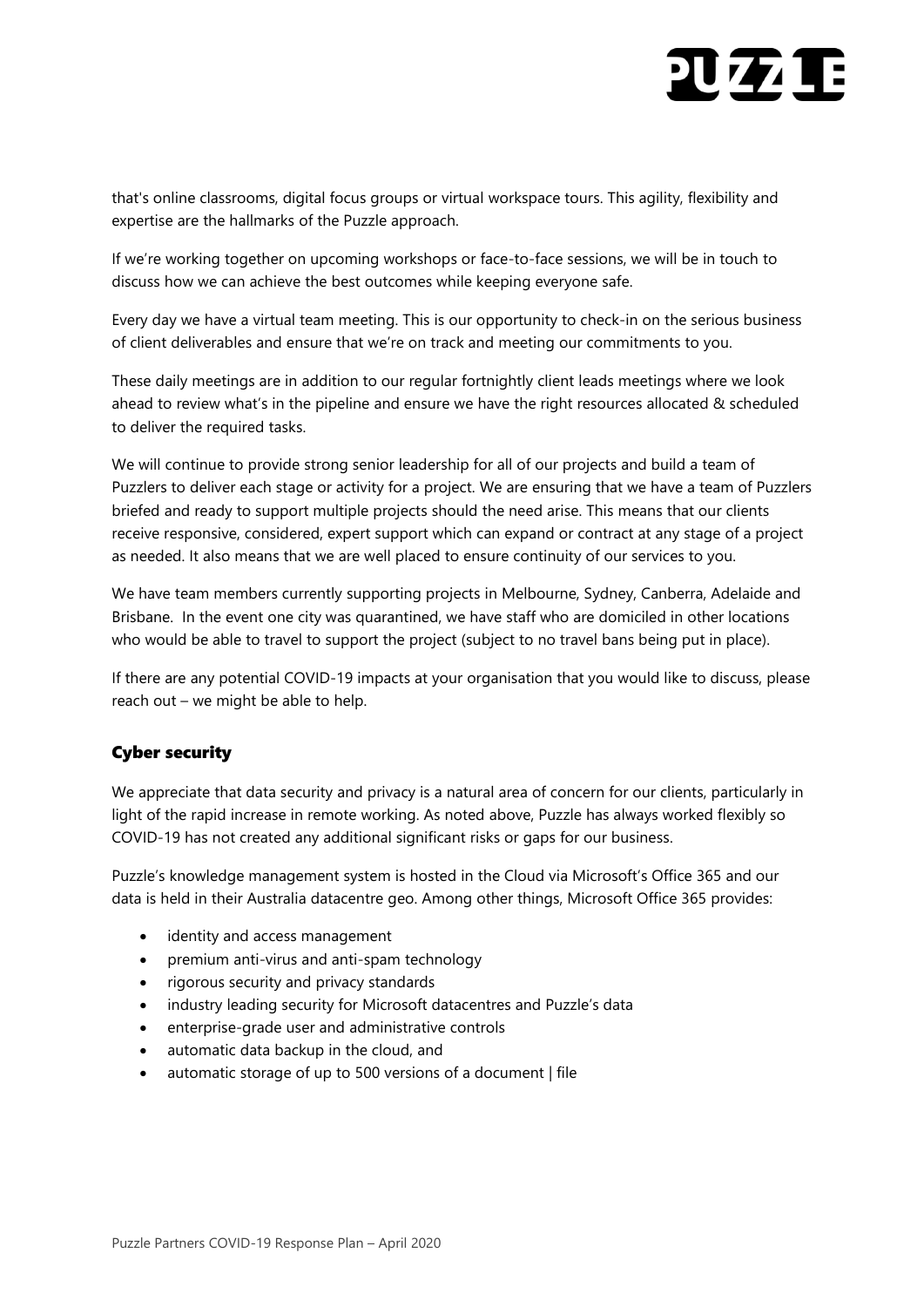# **21771**

We are able to control who can access, read, and share information and documents, as well as remotely wipe data from an employee's lost | stolen phone or tablet.

We have a principle-centred approach to data governance and knowledge management, supplemented with essential practices that Puzzlers are expected to comply with. No client or Puzzle information is stored outside of the Office 365 environment.

We are also taking full advantage of the robust set of inbuilt security features and recommended practices when using the Zoom platform with our clients.

All of our employees and contractors have signed confidentiality and non-disclosure agreements as part of their employment contract with us. And these obligations extend post termination of the employment agreement.

Our systems and processes meet the needs of our many Australian federal and state Government clients, including the Department of the Prime Minister & Cabinet, the Department of Defence, the Australian National Audit Office, the Australian Securities & Investment Commission, Austrade and the Department of Home Affairs (formerly Immigration & Border Protection).

### Our financial viability

Puzzle enjoys low credit risk with a diversified client and project mix across Federal Government, State Government, Local Government, ASX100 listed companies and global brands.

We note that many of our clients have implemented shorter 14 day payment terms.

While we have a number of short-term projects, most are medium- or longer-term projects with contractual commitments through calendar 2020 and some into 2021. By the nature of our business, the cornerstone of many of these projects are client lease and property exit or entry dates, that our clients will need to adhere to irrespective of COVID-19.

A key element of our client proposition is our ability to flexibly deliver outcomes with our clients and business partners. It is for reason that we call projects "workplace adventures" - we know our clients desired strategic outcomes but understand that in nearly all cases we will need to adapt with them along the way.

Our people are Puzzle's greatest assets and represent around 75% of our expenses. We are working hard to ensure that we don't need to stand down our team; this will be our last resort.

While COVID-19 is no doubt providing some short-term adjustments and risks for a number of industries, we are already adapting the solutions we are providing clients and potential clients.